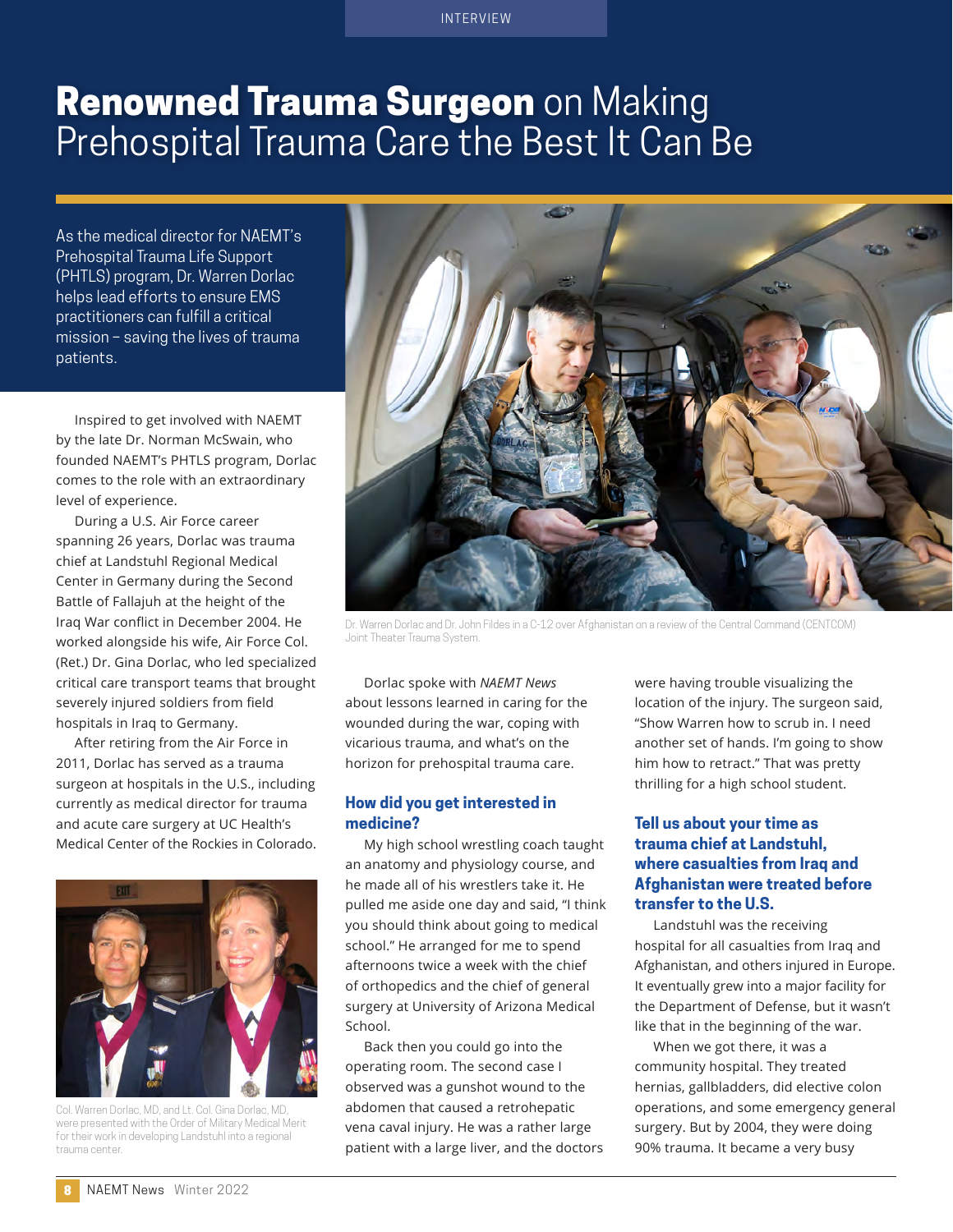trauma center quickly. The weekend before I got there, the trauma surgeon had 50 admissions in three days. Patients got a couple of minutes of his time, and they deserved a lot more. He said to me, "I need your help. We have become the de facto trauma center for the DoD." At that time, there was no military trauma system – we had to build that.

My wife is a pulmonary and critical care physician. In Germany, she was director of the ICU and the critical care air transport team, doing medical evacuations of critically ill patients from Iraq. Patients were dying in theater because they had gunshot wounds to the lungs, and their lungs were too badly damaged to fly. She helped develop a highly specialized acute lung and critical care transport team. They used a novel device called a pumpless ECMO (extracorporeal membrane oxygenation), which circulates blood through an external, artificial lung and sends oxygenated blood back into the bloodstream. We put pumpless ECMOs on our aircraft, and with that, we could fly them back to Germany.

## **You were at Landstuhl in late 2004 during the Second Battle of Fallujah, when 107 coalition forces were killed and 613 wounded. How did that experience impact you?**

In a 10-day period, we had 500 combat casualties come through. They'd go from an operating table in a field hospital, onto a helicopter, to a combat support hospital in Baghdad or the Air Force Theater Hospital at Balad Air Base, and then flown to Germany, all within 24 hours.

The families at home were sitting on pins and needles. They had limited information from their kid or spouse's commander at the unit level. But we were often the first medical providers who spoke to the family. They had lots of questions. They knew their husband, wife, son or daughter had been injured, but they didn't know how bad it was. Every family member would be in the room waiting for that phone call.

The families wanted to know: Are they going to be able to walk again? Talk again? I can remember talking to one



Dr. Warren Dorlac and Col. Evan Renz in Baghdad at the Army Combat Support Hospital, getting ready to transport a patient back to Landstuhl with the Acute Lung Rescue Team.

family whose son had lost both legs with high amputations. And his mother said, "But he is going to be alive. It's OK. We just want him back."

> *Hearing the family talk about what their loved one was like before heading off to combat, and you are having to put it into the perspective that they have a devastating injury and will not be the same person you sent off to war. Those are hard conversations.*

People think surgeons are callous. But there was never one of those conversations where the surgeon didn't have tears in their eyes. Hearing the family talk about what their loved one was like before heading off to combat, and you are having to put it into the perspective that they have a devastating injury and will not be the same person you sent off to war. Those are hard conversations. Honest to God, there is no training for that. I'm not sure what training you could have to help you with those conversations or those feelings. It's part of being human. It affected all of us.

**Witnessing trauma can also impact the mental health of EMS practitioners. You've seen many young people with awful injuries.** 

#### **How do you cope with vicarious trauma, and do you have any advice for EMTs and paramedics?**

Some of the most difficult conversations were about taking their loved one off the ventilator. Almost all of those families elected to do organ donation. Families shared with us that they felt their loved one was going to continue living and giving life to other people. That helped us get through some of those bad times.

I don't know if you ever recover from it. I think it affects you your whole life, but you learn to deal with it. We had some amazing saves on patients who should have died, could have died, would have died, but we were able to get them back to their families. We met one soldier who had burns over 85% of his body. We met him two years after taking care of him in Iraq. He doesn't look anything like he looked before. But he and his family were ecstatic he was alive.

One thing we did that civilian EMS doesn't have a great opportunity to do was weekly conference calls that included everybody across the system who had taken care of a casualty. We held these for the sickest of the sick. Medics were on the call, along with the team that first cared for the patient in the theater hospital, the critical care transport team who had flown them to Germany, the critical care transport team who flew them to the U.S., and the team at Walter Reed Army Medical Center in Bethesda. That gave us some relief, because most